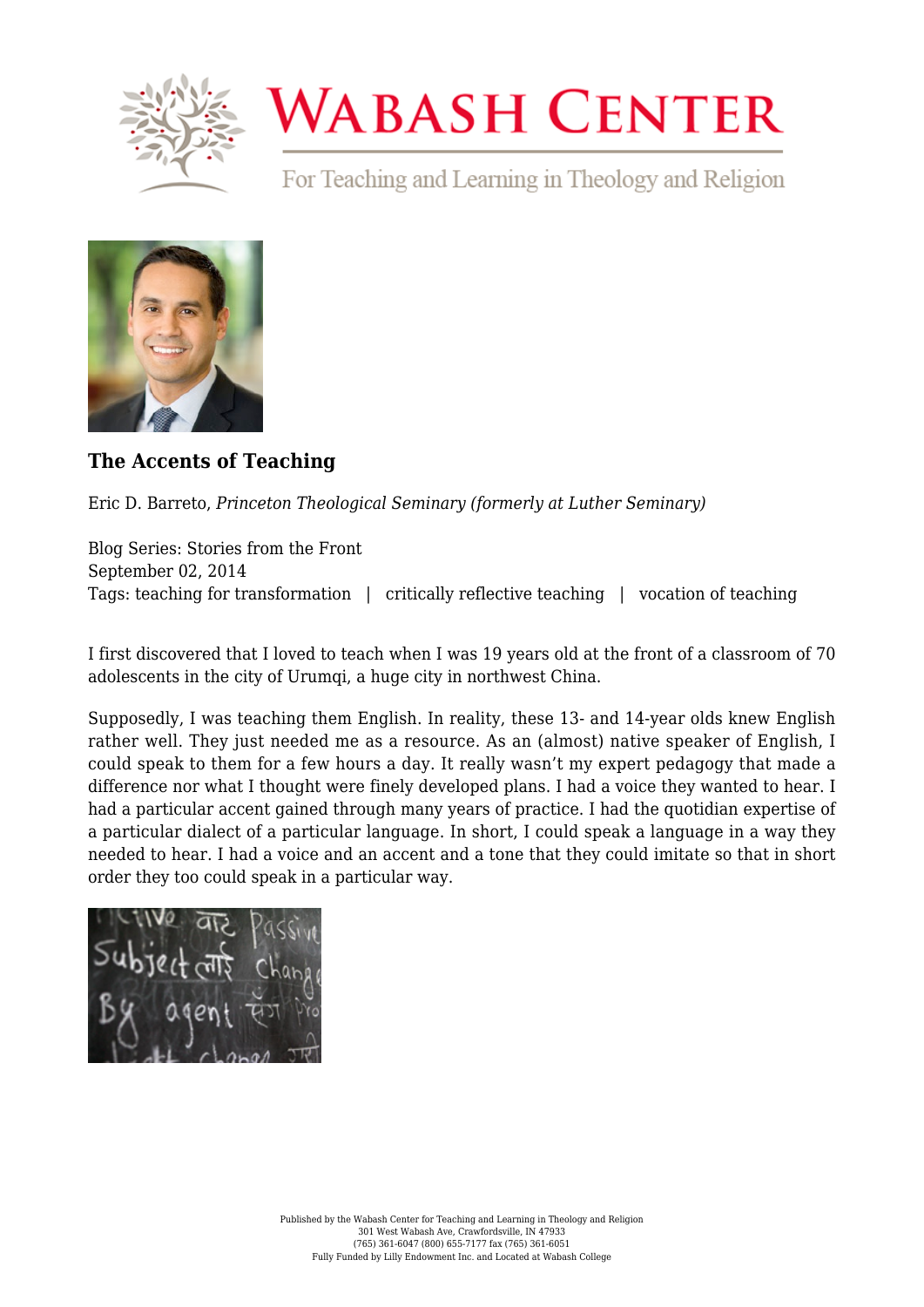Photo Credit: "Lesson on a chalkboard" by World Bank Photo Collection, <https://www.flickr.com/photos/worldbank/3426957249>

That summer in northwest China, I learned the joys of teaching. Those few hours of teaching in the morning were done in the blink of an eye. There was always more to say and do even though my stressed preparation suggested that I would run out of material after just five minutes. In just a few weeks, my students made significant strides. Seeing their development as English speakers filled me with a sense of accomplishment. Moreover, the students were simply delightful. Their energy infectious. Their struggles so familiar to me as a young person.

But alongside these feelings of vocational satisfaction, I learned something critical about teaching. To be honest, I learned it in retrospect and it's been swirling in my mind recently.



Photo Credit: "Linn Schoolhouse Chalkboard" by Todd Petrie, <https://www.flickr.com/photos/58869428@N05/14694644882>

Teaching, at its core, is not just about the communication of information nor the acquisition of discrete forms of expertise. Teaching is fundamentally about helping students discover their voices and hone their ability to receive information and adapt it to serve their contexts. Teaching is not just the reproduction of knowledge but its transformation. Teaching is not just the education of brains but the formation of whole students who can think and feel and reflect in ways that will change them and those around them.

Perhaps my teaching today is more like the teaching in China than I often think. Certainly, my pedagogy is more developed, my knowledge is broader, my confidence in a classroom sharpened. But the task remains strikingly similar.

I have a voice, an accent of sorts. I have worked on the craft of biblical interpretation through study and teaching alike. And when I teach, I am inviting my students to hear the effortless accent gained through years of experience, the thoughtful but natural-sounding syntax of the kind of biblical interpretation I am practicing.

In China, my aim was not for my students merely to parrot me, to use precisely the same words I had shared with them. If they never uttered the words "window" or "door," they could still be successful. My goal was not that they would echo my voice or merely capture my cadence. My hope was that their voices would flourish, that fresh words would leave their lips, words I had never taught them. After all, what I was teaching them was not the stuff of language as much as the habits it requires.